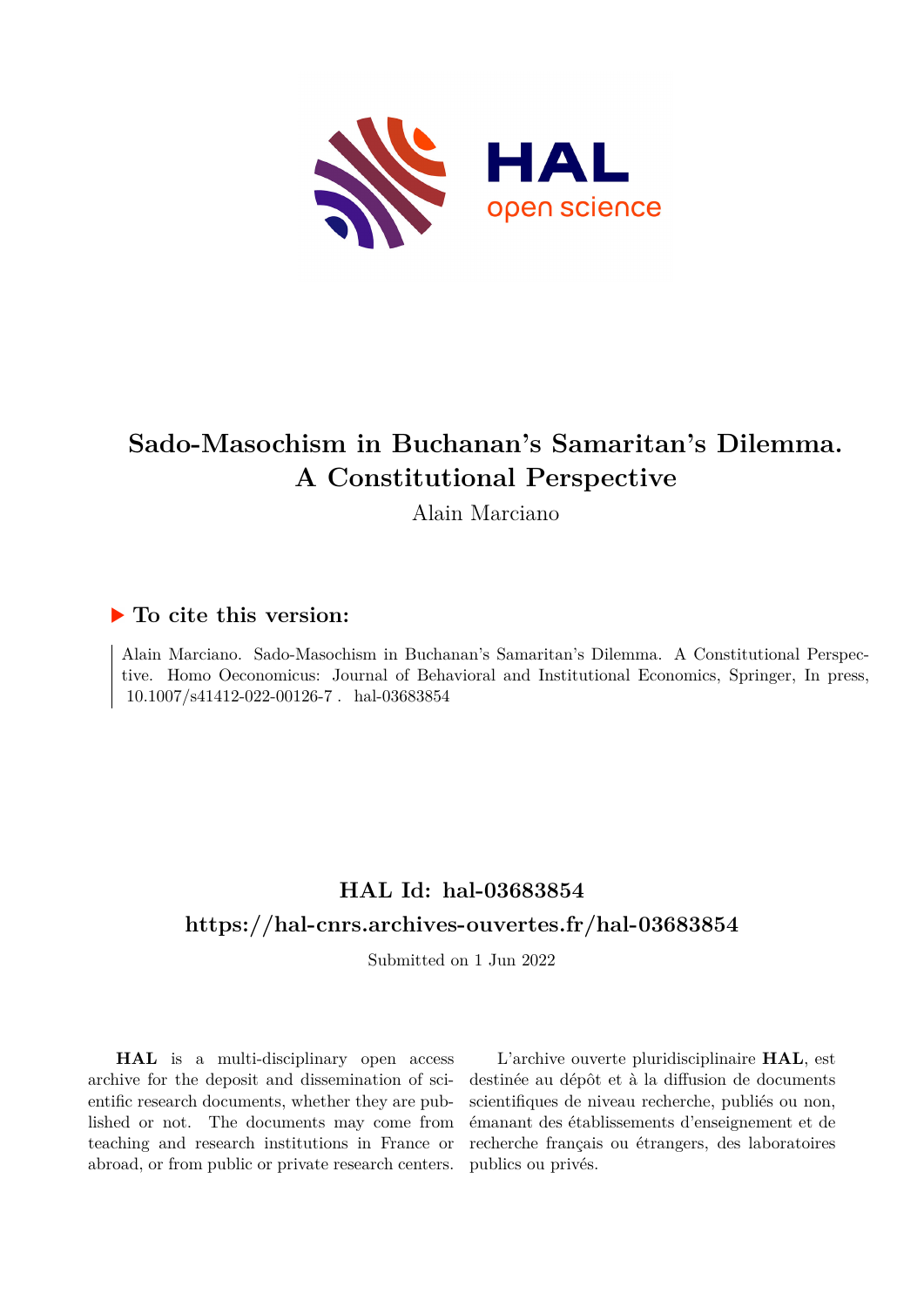## Sado-Masochism in Buchanan's Samaritan's Dilemma. A Constitutional Perspective $\hat{z}$

#### Alain Marciano<sup>1</sup>

University of Montpellier and MRE

#### Abstract

In this paper, we study the impact of altruism on an interaction between a samaritan and a recipient/parasite in the frame of Buchanan's samaritan's dilemma (1975). We show that, as soon as altruism reaches a certain threshold, the equilibrium of the game corresponds to the situation Buchanan called a samaritan's dilemma. We also show that the Nash equilibrium reached for these levels of altruism is a Pareto-efficient outcome. Thus, the situation Buchanan characterized as a samaritan's dilemma is not a dilemma at all. Both players are satisfied with the situation as it is and need each other, up to the point of giving birth to a sado-masochistic equilibrium. We also show that this result holds if and only if the constitutional rules are given—either the ethical rules followed by the individuals, or the form of the game. This equilibrium could be avoided if the players adopted a constitutional perspective on the situation.

Keywords – Altruism, Samaritan's dilemma, Buchanan, Exploitation, Sadism, Masochism, Cooperation

JEL  $codes - C72$ , D $91$ 

#### 1. Introduction

Samaritanism, benevolence, helping people in need, trying to relieve their grief through aid and donations, may have negative rather than positive consequences. First, on the beneficiaries of such help. Indeed, as it has been put forward in a rather large literature, helping people may contribute to maintaining them in a state of poverty, dependent on aid and assistance. It reduces the recipient's willingness to work—as Burns put this rather old concern, "aid may discourage self-reliance" (2009, p. 1)—as well as the incentives to invest in productive behaviors (Williamson, 2010). In addition, these negative effects tend to spread through strategic behavior and imitation—"[g]iving aid to those who make impoverishing choices will encourage others to do the same, thereby worsening

<sup>✩</sup>This article was presented in various workshops: GATE L-SE, Universit´e de St-Etienne, 27 February 2014; ´ Economics Departement, Monash University, 22 August 2014; PHARE, Université Paris 1-Panthéon Sorbonne, 19 February 2015; PPE seminar, George Mason University, Mercatus Center, 9 March 2017. I thanks all the participants for their comments. I also want to express my greatest gratitude to Harmut Kliemt for his comments, encouragements and help on a previous version of this article.

<sup>1</sup>University of Montpellier, Department of Economics, Rue Raymond Dugrand, CS 79606, F-34960 Montpellier, France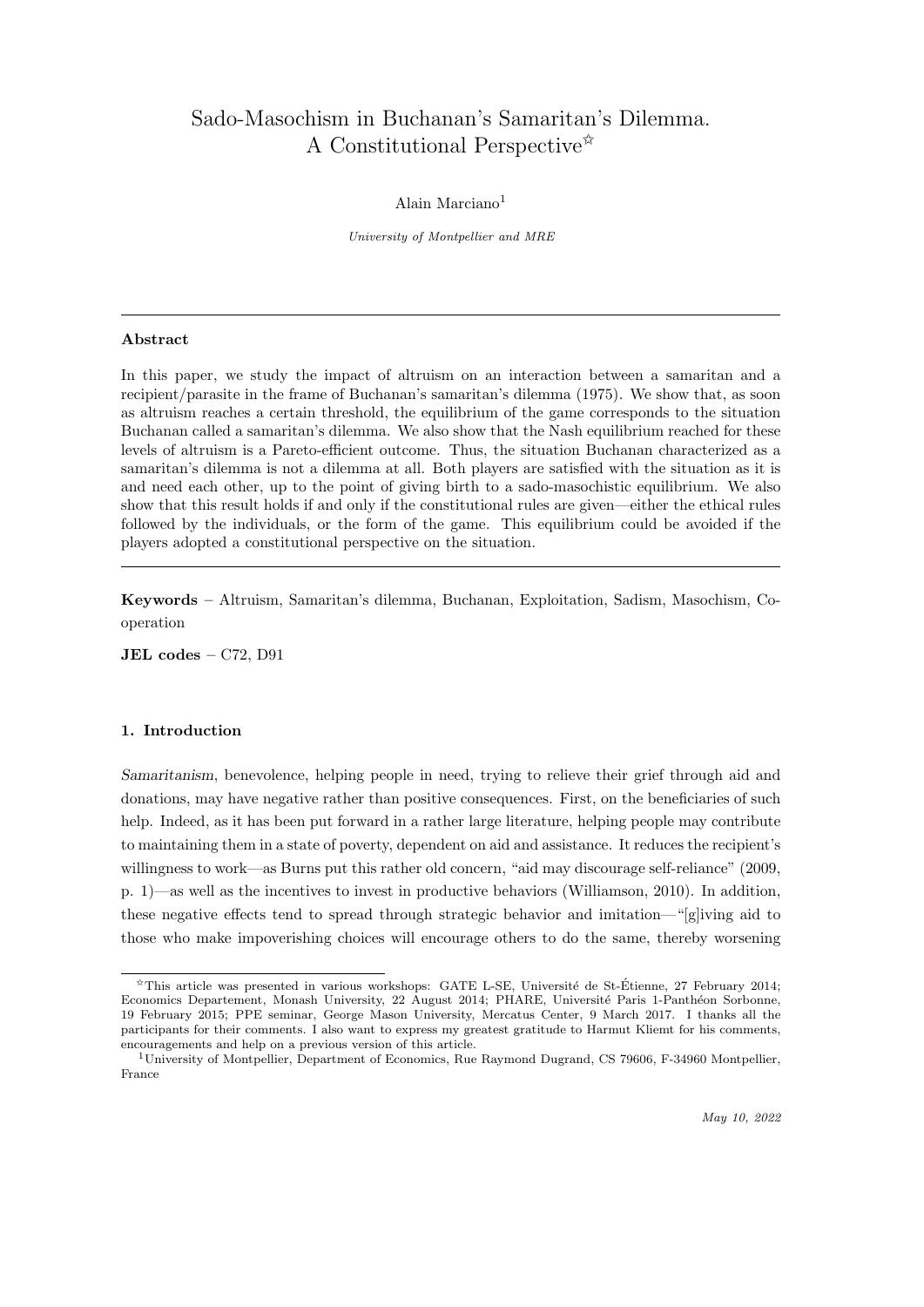the problem" (Wagner, 2005), or "there is a strong incentive in these situations for an endogenous increase in the supply of those who will receive the benefits from our policy." (Boettke and Martin, 2010) Helping creates a situation of "tragic commons" (Schmidtz, 2000, 686). Why? The reason seems straightforward. Help transforms the incentives the recipients face and creates a situation of "moral hazard"—also called a "charity hazard" (see Andor, Osberghaus and Simora, 2017; Raschky and Weck-Hannemann, 2007; Browne and Hoyt, 2000): because they feel insured against problems by the presence of samaritans, recipients for instance work or save less or increase risky behaviors. Even if the evidence is not always clear, the phenomenon seems frequent.

Part of this literature was influenced by James Buchanan's essay "The samaritan's dilemma" (1975)—that seems to be the first time the expression was used. In his work, Buchanan pointed to another problem: samaritans can be durably hurt as well. According, to Buchanan, samaritans are caught in a situation in which they help—via, for instance, some transfer of money—someone who takes the money but nonetheless does not "return the favor" by "cooperating" with the donor's wishes. The recipient—to Buchanan, a "parasite" (1975)— "refuse<sup>[s]</sup> to work" (Buchanan, 1975, 76).<sup>2</sup> He "exploits"—still Buchanan's term—the samaritan. The latter is dissatisfied with "the absence of work on the part of the recipient" (Buchanan, 1975, 76) because she precisely hoped and wished that her charity would have led the recipient to change his behavior and work. This asymmetrical situation—the samaritan helps, the beneficiary does not work—could be ended if the samaritan decided not to behave charitably<sup>3</sup>. Choosing this course of action would suppress the samaritan's dissatisfaction with seeing her altruism not reciprocated and, in Buchanan's eyes, would incite the recipients to change their behavior towards working. Yet, according to Buchanan, this process is costly: the samaritan would suffer from seeing the recipient suffer, and also from a loss of utility because of the impossibility of satisfying her altruistic preferences. Hence, the dilemma the samaritan faces: either she helps someone who by that help is induced to exploit the helper, or she does not help but suffers from the cost of not helping.

Buchanan did not explain the origins of the game. He assumed its structure and payoffs, because his objective was to analyze the consequences of the situation and explain how to escape from it. He did not even make specific assumptions regarding the origins of the samaritan's action. In particular, he did not assume that samaritans are altruists.<sup>4</sup> Yet, altruism is most of the time, if not always, associated with Buchanan's samaritan's dilemma. This is why we also assume that samaritans are altruist. But, then, a question arises: does the samaritan's dilemma still exist if it is assumed that the samaritan is an altruist? This is what we discuss in the present paper, in a more illustrative than demonstrative way.  $5\,$  We show that the asymmetric situation that corresponds to Buchanan's samaritan's exists if—and as soon as—altruism reaches a certain level. However,

<sup>&</sup>lt;sup>2</sup>In Buchanan 1975, The parasite has two strategies, "work" and "refuse to work".

<sup>3</sup>Letho and Meadowcroft (2021) insist on how important were these off-diagonal outcomes, or asymmetrical equilibria, for Buchanan after a while. Marciano (2022) shows that the samaritan's dilemma was present in Buchanan's work since the late 1950s.

<sup>4</sup>Although "The samaritan's dilemma" was published in a collective volume on altruism, Buchanan did not write it with altruism in mind. When he wrote his article, in the early 1970s, Buchanan was concerned with other issues that had not much to do with altruism (see Fleury and Marciano, 2018).

<sup>5</sup>For a more detailed analysis of how it is possible to make sense of Buchanan's dilemma with altruist samaritans, see Dughera and Marciano, 2022.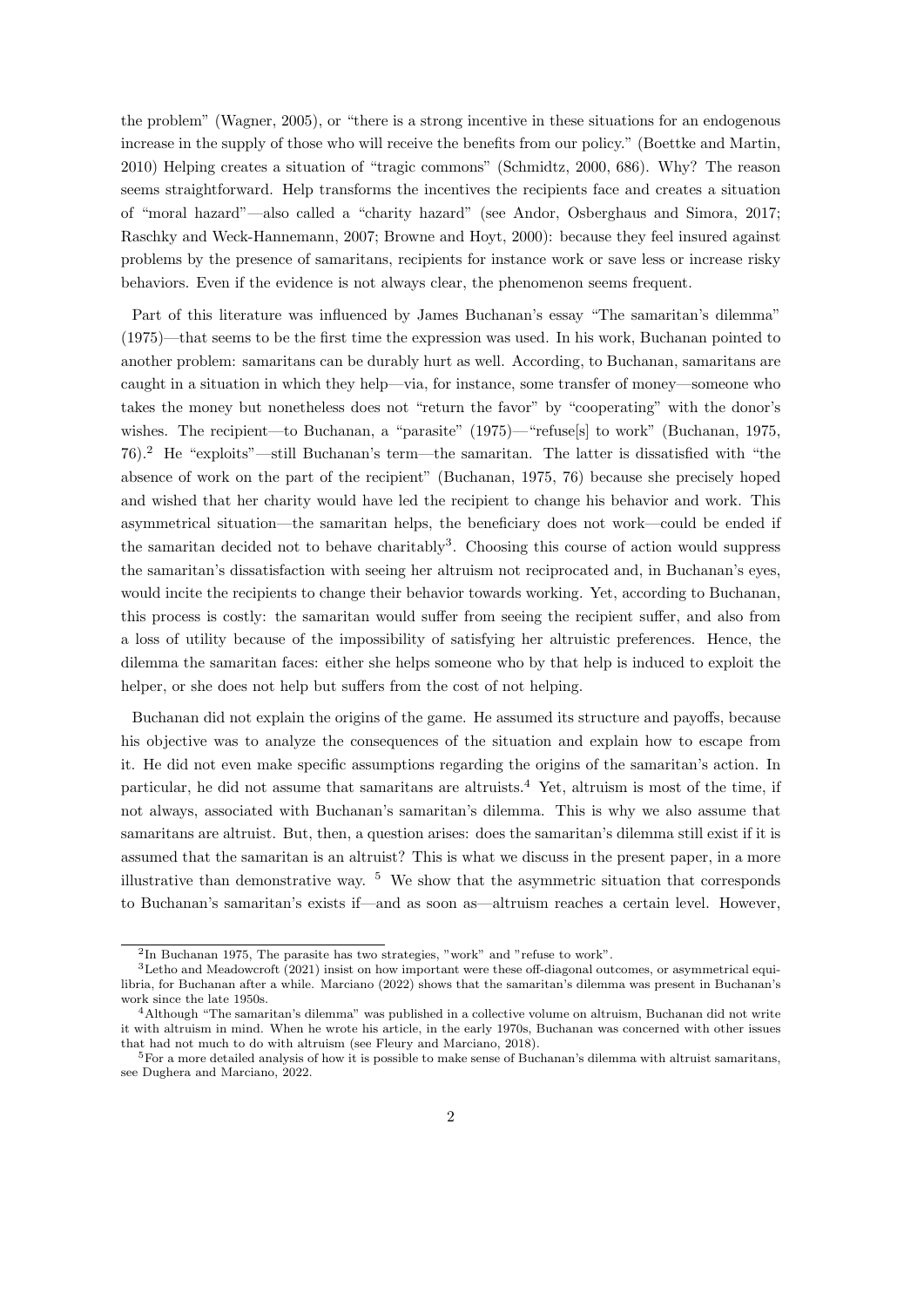we also show that the Nash equilibrium reached for these levels of altruism is a Pareto-efficient outcome. This means that the situation Buchanan characterized as a dilemma is not a dilemma at all. Indeed, neither the samaritan nor the recipient would want to play otherwise.

To be more precise, and to be consistent with in Buchanan's distinction between within rule choices and choices of rules of a game, what we actually show is that there is no dilemma as long as, and because, the samaritan and the recipient play a (given) game by following their own (given) subjective preference terms. Our result holds, and the samaritan is satisfied with the situation in which she helps, and the recipient is satisfied with making no effort, because the two individuals choose within given rules—which technically comprise the subjective preferences of the actors. This was the situation Buchanan found problematic in the US in the early 1970s. Samaritans were (myopically) enjoying their altruism. We then suggest that the situation can be interpreted (rather provocatively) the situation as a sado-masochistic equilibrium: both the samaritan needs people to help and the beneficiary needs helpers. It is even worse (or less desirable) than what Buchanan diagnosed. But, precisely because we reason in terms of game-forms, of within rule choices and choices of rules, we can also suggest that instead of being trapped in this sadomasochistic equilibrium, the players could also envisage to change the rules. Put differently, the Samaritan and the parasite would have reason to wish that the rules of the game were different. They could try to find a constitutional solution to the situation. From this perspective, "The Samaritan's Dilemma" must not (only) be interpreted as a message of despair but also as a plea for a change in the rules of the game.

#### 2. Sympathy for strangers and the conditions of cooperation

To be as general as possible, we simply consider a large population of individuals, is and js, paired to interact in a one-shot prisoner's dilemma game. Let us pause here to make two important remarks about this setting. First, we assume that individuals are non-embedded in an institutional structure. The reason is that we want to isolate the impact of altruism and separate it from the role institutions may play. Stated differently, our objective is to explain exploitation induced by individual preferences and not to link it to, or explain it by, a specific institutional structure (as done by Kaushik Basu, 2010). Second, we study only interactions that are not repeated.<sup>6</sup> Changing from one-shot to repeated interactions would necessarily modify the dominance properties of the repeated game strategies and therefore the strategic nature of the interaction (backward induction being an additional assumption anyway). We want to focus on "interactions" such as the one taking place between an individual and, for instance, an unknown beggar or the unknown victim of a natural catastrophe.

Our starting point is the game depicted in Table 1. Here, the row- and the column-player both (privately) have two strategies. They can choose a generous, G, or a selfish, S, action. The numbers in each cell are the material payoffs the two players receive in their interaction. At this stage, Table 1 is the objective description of the interaction between the two individuals. It is

<sup>6</sup>For an analysis of the samaritan's dilemma with repeated interactions, see for instance Schmidtchen, 1989.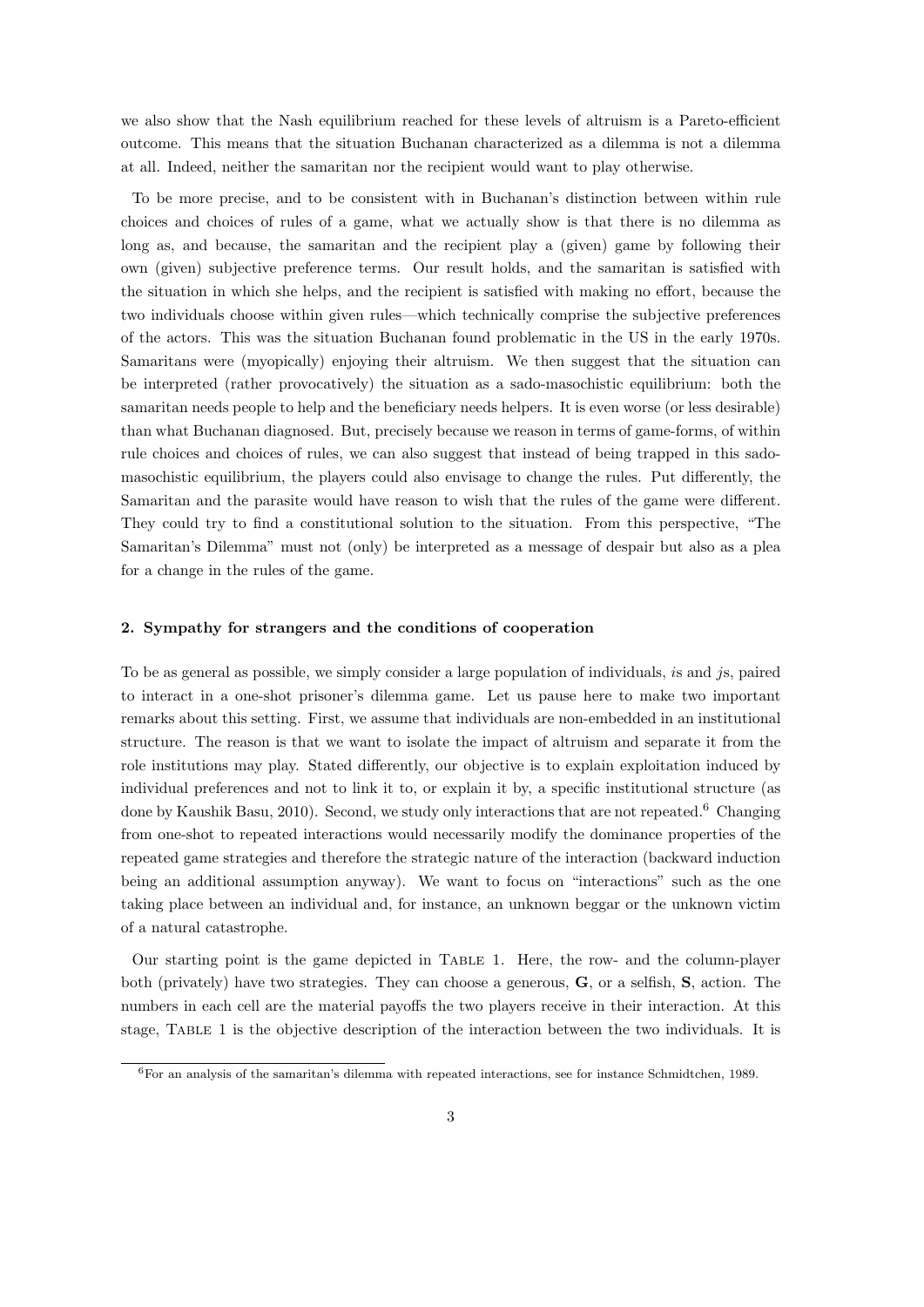assumed initially that their subjective perceptions of the game and their subjective preferences coincide with the objective payoffs in their 'natural ranking'.<sup>7</sup>

|                       | Player $j$ 's options |        |  |
|-----------------------|-----------------------|--------|--|
| Player $i$ 's options | G:                    | D:     |  |
| $G_i$                 | (3, 3)                | (0, 5) |  |
| $S_i$                 | (5,0)                 | (1,1)  |  |

Table 1. The initial game, a prisoners' dilemma

As is familiar, in such a prisoner's dilemma game mutual defection is the unique Nash equilibrium in strictly dominant strategies. This is the only pure strategy combination which is not Paretoefficient and strictly payoff-dominated by mutual cooperation.<sup>8</sup>

Remaining with an interaction characterized by this game-form, we move to a different game if we introduce other-regardingness and assume that individual  $i$  is characterized by an altruism parameter that represents her concern for the welfare of the other person,  $j$ , with whom she interacts. This parameter is  $\alpha_{ij}$  and is  $\geq 0.9$  The degree of sympathy, altruism or other-regarding concern is represented as the weight with which  $i$  values the objective payoffs earned by  $j$  relative to her own in her subjective ranking of results. In the emerging game, it is no longer assumed that the self-regarding objective or substantive payoffs alone represent the preference ranking. If  $\Pi_i$ and  $\Pi j$  denote the material and objective payoffs received by i and j, then the induced subjective payoff of  $i$  is given by:

$$
\widetilde{\Pi}_i = [1 - \alpha_{ij}].\Pi i + \alpha_{ij}.\Pi j.^{10}
$$
\n(1)

This means that, although the game-form—in our case a prisoner's dilemma game-form—does not change, the game individuals play is different because they play it as they *perceive* it. The game is depicted in TABLE 2, where  $\alpha_{ij}$  corresponds to the degree of altruism i feels towards j and  $\alpha_{ji}$  is the degree of altruism j feels towards i. It is the game altruistic individuals play when

<sup>7</sup>Using different numerical values would not change the logic of the results. And, since we are only concerned with players' ordinal preferences over outcomes, the value of an individual's degree of altruism is allowing us to generate alternative outcome rankings in a comprehensive way.

<sup>8</sup>As Buchanan suggested many times, in a standard prisoner's dilemma game-form, a purely subjective re-ranking of the moves that renders the co-operative choices subjectively dominant would yield also the result that makes both actors objectively better off in terms of the game-form.

<sup>9</sup>Edgeworth was the first to explicitly consider sympathetic utility functions through the use of an "effective coefficient of sympathy". He wrote that "between the frozen pole of egoism and the tropical expanse of utilitarianism [there is] the position of one for whom in a calm moment his neighbour's utility compared with his own neither counts for nothing, nor 'counts for one', but counts for a fraction" (1881, p.102). See Collard (1975) for a detailed account of Edgeworth's treatment of altruism. The use of such linear forms of altruistic utility functions is frequent: see Becker (1974), Bernheim and Stark (1988), Bruce and Waldman (1990), Montgomery (1994), and Mulligan (1993, 1997), Rescher (1975), Rotemberg (1994). Levine (1998) or Sally (2001) use a different form of altruistic utility function.

<sup>10</sup>Sally (2001, pp. 7-8), criticizes this "usual linear form" because "an altruistic person is subject to the samaritan's dilemma in a multi-period setting, as demonstrated by Bruce and Waldman". Our point is precisely that there is no need to envisage a "multi-period setting" to end up with a samaritan's dilemma. This is why we adopt this form.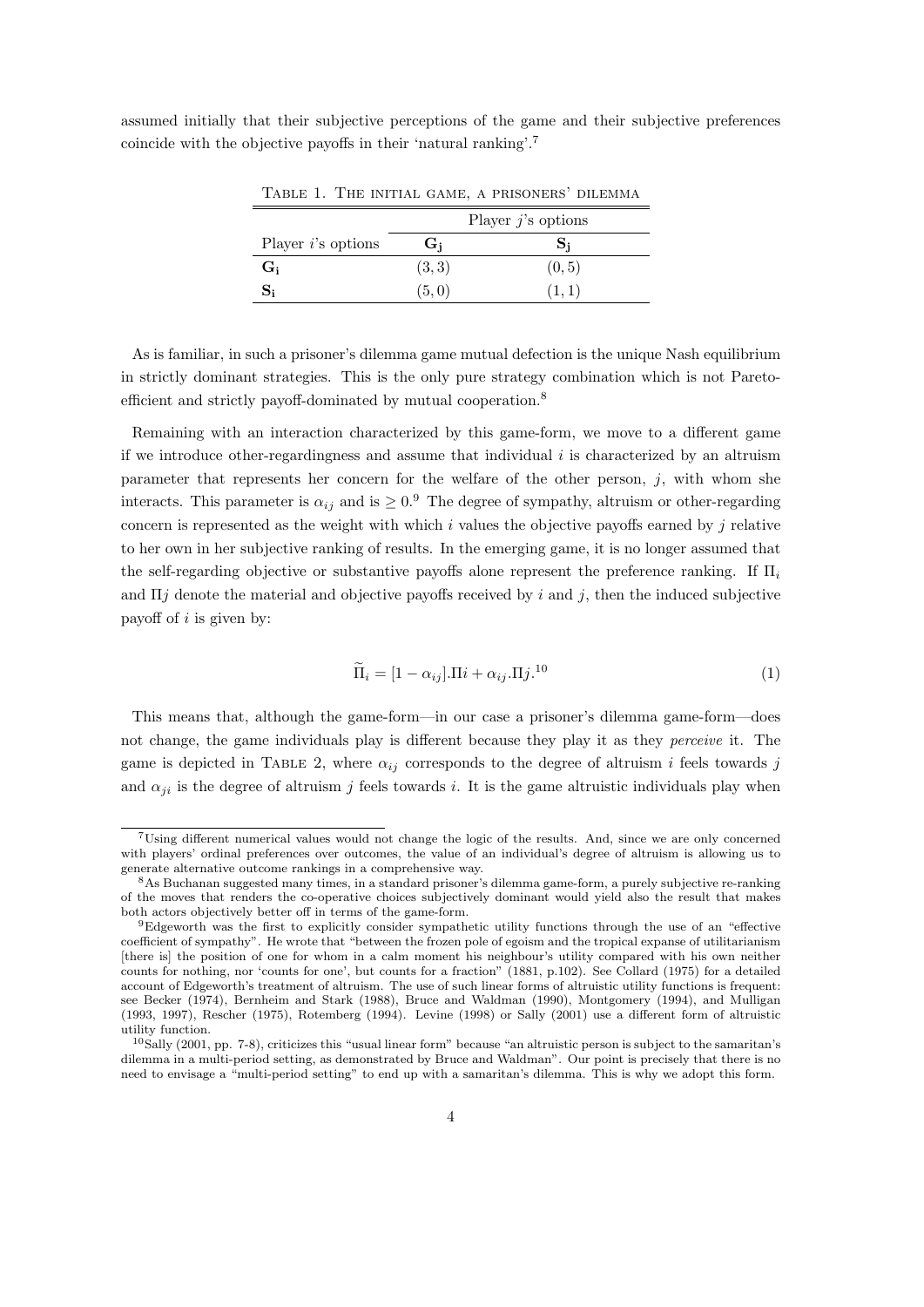the game is the one given in Table 1.

| TABLE 2               |                                    |                                    |  |  |
|-----------------------|------------------------------------|------------------------------------|--|--|
|                       | Player $j$ 's options              |                                    |  |  |
| Player $i$ 's options | G <sub>i</sub>                     |                                    |  |  |
| $G_i$                 | (3; 3)                             | $(5\alpha_{ij}; 5[1-\alpha_{ji}])$ |  |  |
|                       | $(5[1-\alpha_{ij}]; 5\alpha_{ji})$ | (1;1)                              |  |  |

The outcome of the game obviously depends on the values of  $\alpha$ .<sup>11</sup>

Let us start by assuming that the society is perfectly homogenous, at least in terms of altruism and concern towards others. This can be viewed as a benchmark situation in which  $\alpha_{ij} = \alpha_{ji} = \alpha$ . Then according to equation (??), this leads to the symmetric "psychological game" depicted in Table 2-bis. 12

| TABLE 2-BIS           |                         |                          |  |  |
|-----------------------|-------------------------|--------------------------|--|--|
|                       | Player $j$ 's options   |                          |  |  |
| Player $i$ 's options | G:                      | S:                       |  |  |
| G <sub>i</sub>        | (3; 3)                  | $(5\alpha; 5[1-\alpha])$ |  |  |
| S,                    | $(5[1-\alpha];5\alpha)$ | (1;1)                    |  |  |

One immediately sees that the outcome of the game depends on two threshold values,  $1/5$  and  $2/5$ , that determine three possible situations.<sup>13</sup> This is straightforward but useful for the discussion we propose in the next sections. First, if  $\alpha < 1/5$ , the game remains a prisoner's dilemma. Defection is a strictly dominant strategy. Individuals with a degree of altruism towards others  $\alpha < 1/5$ are unconditional defectors, even though they feel a certain concern for others. Their degree of altruism is too low or insufficient for the 'psychological' game to be of a different strategic nature than the 'material' game. Second, at the other end of the spectrum, if  $\alpha > 2/5$ , then cooperation is strictly-dominant; individuals are unconditional cooperators. Third, for intermediary values of  $\alpha$ —between 1/5 and 2/5, individuals are *conditional cooperators*: cooperation is the unique best response to cooperation and defection is the unique best response to defection. In addition, such

 $11$ The degree of moral concern plays no role when the two individuals gain the same payoffs. When payoffs differ, then altruism affects the objective function and, hence, the behavior of the moral individual.

<sup>12</sup>On "psychological game theory" see Geanakoplos, Pearce and Stacchetti (1989), and Battigalli and Dufwenberg (2009, 2019). An important difference must be noted here between these works, as well as with what we do in this article. Battigalli and Dufwenberg assume that "players' utility depends on endogenous beliefs" (2019, 4). As they note, Geanakoplos, Pearce, and Stacchetti's analysis "only encompasses utilities that depend on player's initial hierarchical beliefs." (2019, 7; italics in original). Indeed, Geanakoplos, Pearce, and Stacchetti noted: "The principal distinguishing characteristic of what we call a psychological game is that the players' payoffs depend not only on what everybody does but also on what everybody thinks." (1989, 61; italics in original) Our approach differs and is less sophisticated than the one adopted by these authors. We assume that neither the Samaritan nor the recipients modify their beliefs, when they play the game. As we will see it, this is precisely what is problematic.

<sup>&</sup>lt;sup>13</sup>Threshold values can easily be calculated: for i, G is preferred to S if  $3 > 5(1 - \alpha)$  and  $5\alpha > 1$ . This gives 1/5 and 2/5.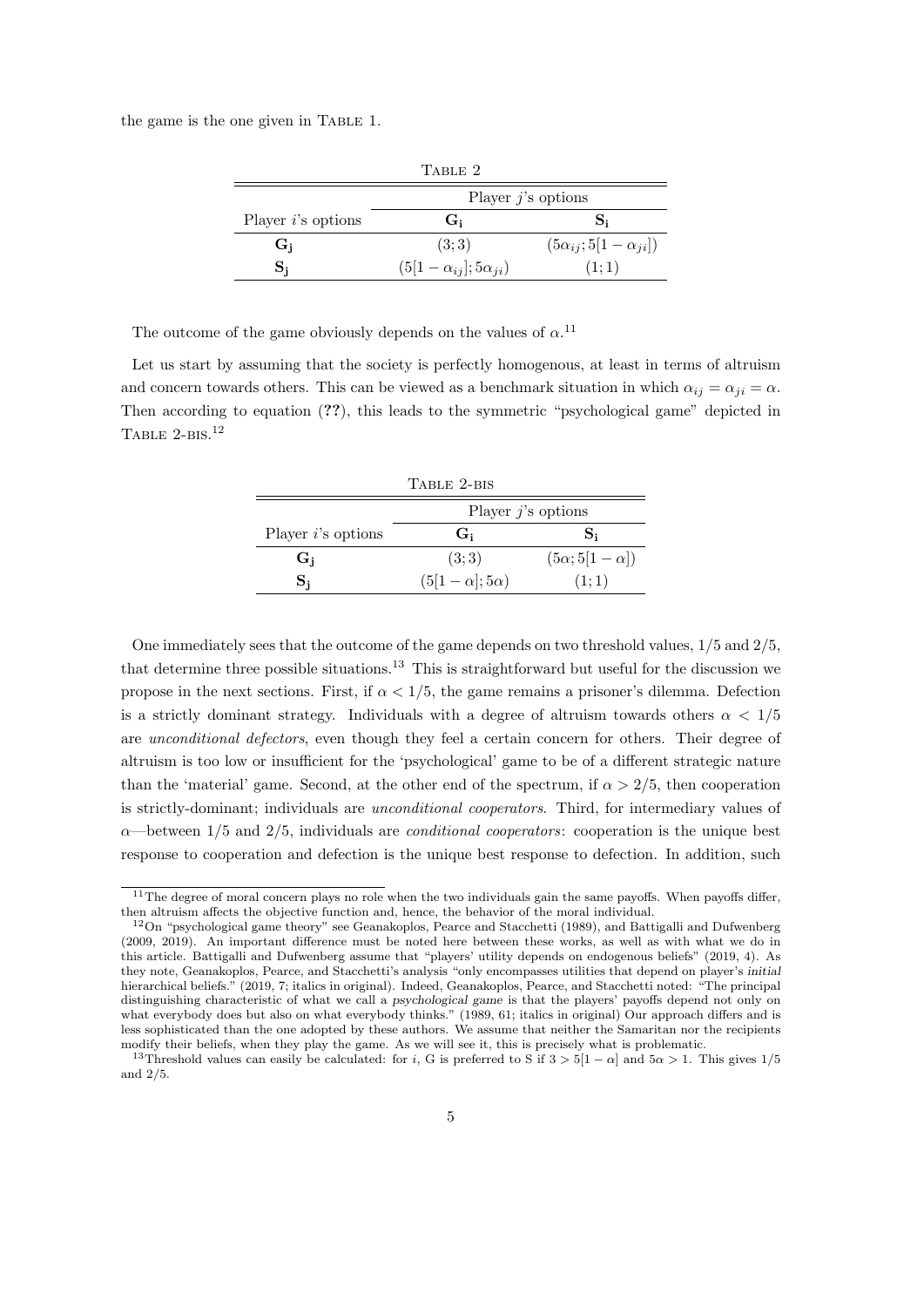individuals cooperate if they expect their opponent to cooperate with probability greater than  $\frac{3-5\alpha}{1+\alpha}$ . The prisoner's dilemma is turned into a chicken game in which there are two asymmetric strict Nash equilibria— $(G_i, S_j)$  and  $(S_i, G_j)$ —and one symmetric mixed equilibrium—where both individuals choose **G** with probability  $5\alpha - 1$ .

#### 3. The paradox of non-reciprocal altruism: from cooperation to exploitation

Let us now turn to the situation that we want to analyze more specifically, namely when an interaction takes place between a moral—or altruist or benevolent—and a non-moral—or egoist and selfish—individual randomly paired with each other.<sup>14</sup> The latter, j, cares for his own payoffs only—that is,  $\alpha_{ii} = 0$ ,  $\forall i$ —and thus  $\widetilde{\Pi}i = \Pi j$ . By contrast, the moral individual, the samaritan, i, is such that  $\alpha_{ij} > 0$ . She is affected by j's welfare and takes his payoffs into account. Therefore,  $\Pi i = [1 - \alpha_{ij}] \cdot \Pi i + \alpha_{ij} \cdot \Pi j$ . She will not base her choice on the material payoffs she will receive but on her subjective rankings of results of outcomes of play.

To simplify the presentation and, since  $\alpha_{ji} = 0$ , we denote  $\alpha_{ij} = \alpha$ .

Table 3. Non-reciprocal altruism

|                       | Player $j$ 's options |                |  |
|-----------------------|-----------------------|----------------|--|
| Player $i$ 's options | G:                    |                |  |
| G:                    | (3; 3)                | $(5\alpha; 5)$ |  |
|                       | $(5[1-\alpha];0)$     | (1:1)          |  |

In this situation, the non-moral individual  $j$  still has a dominant strategy to defect whatever the moral individual  $i$  does. The strategy the latter is going to choose depends on how much she cares about the other player, i.e. depends on the value of  $\alpha$ . The threshold values are the same as above,  $1/5$  and  $2/5$ . When  $\alpha < 1/5$ , the game remains a prisoner's dilemma with a strictly dominant defection strategy for both players. The second—when  $1/5 < \alpha < 2/5$ —and third situations—in which  $\alpha > 2/5$ —represent particularly interesting and problematic outcomes that result from an interaction between a moral and a non-moral individual. When  $1/5 < \alpha < 2/5$ , a moral player not anticipating that the non-moral co-player has a dominant strategy of defecting could in principle choose either to cooperate or to defect. Anticipating the behavior of the co-player the moral player will, however, for  $1/5 < \alpha < 2/5$  choose to cooperate. When  $\alpha > 2/5$  cooperation is a strictly dominant strategy for the moral actor who then need only know her own payoffs.<sup>15</sup>

<sup>&</sup>lt;sup>14</sup>We analyze situations in which an individual characterized by a degree of altruism,  $\alpha$ , different from 0, face another individual characterized by an  $\alpha$  equal to 0. This is a simplification used to analyze situations in which individuals are characterized by positive but different  $\alpha$ . It does not change the nature of the reasoning.

<sup>&</sup>lt;sup>15</sup>As a corollary, one may note that cooperation does not require to go as far as to follow the Biblical teaching "love your neighbor as yourself" (Leviticus, 19:18). "[E]nlightened self-interest" (Simon, 1983) or "imperfect altruism" (Stark, 1989) are sufficient to lead individuals to cooperate with others.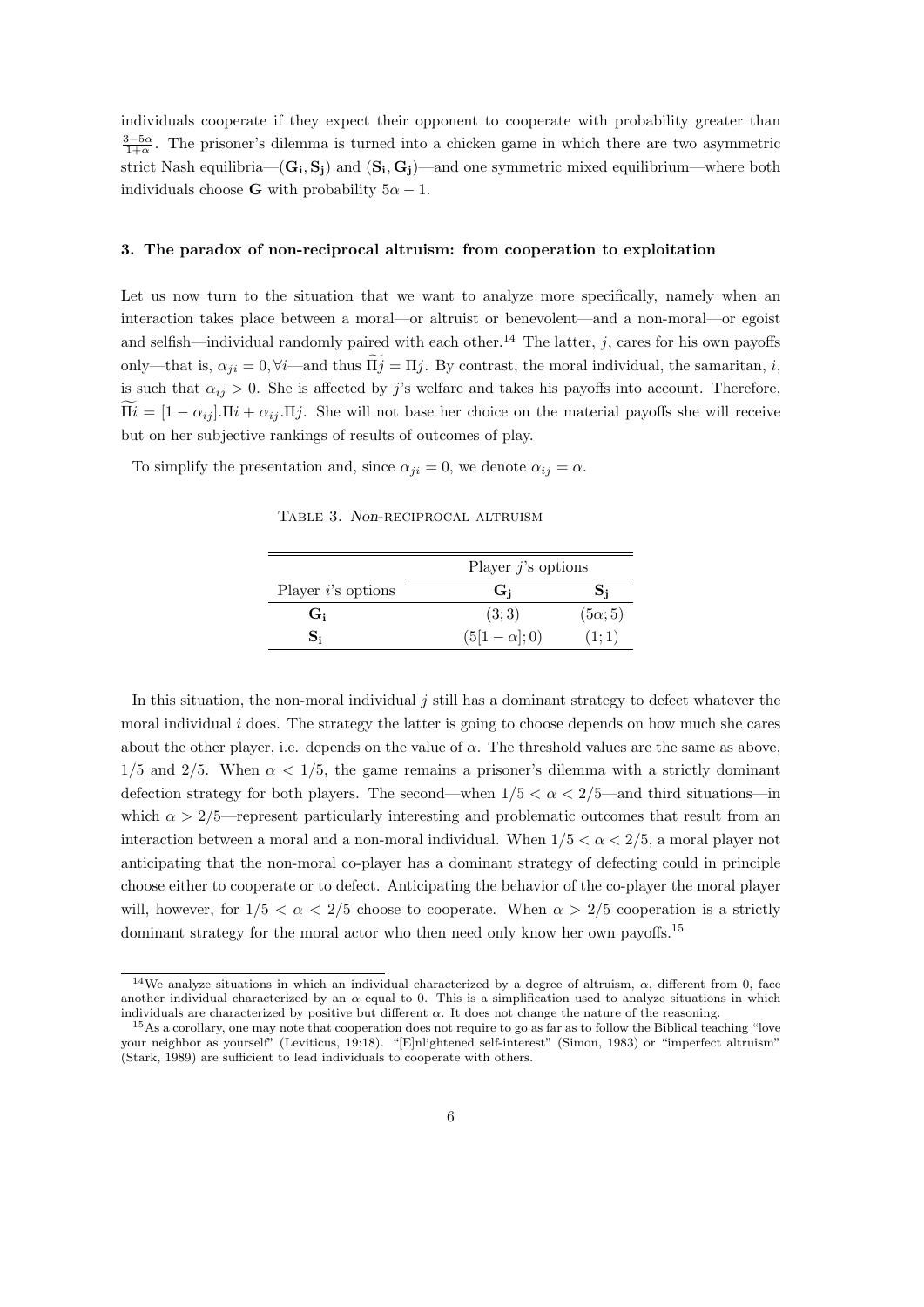Whenever  $\alpha > 1/5$ , there is only one asymmetric strict Nash equilibrium—( $\mathbf{G_i}, \mathbf{S_j}$ ). It corresponds to a situation in which the moral individual cooperates while the non-moral individual defects and the game is no longer a standard prisoner's dilemma but rather corresponds to a samaritan's dilemma. Or, to be more precise, the equilibrium of the game corresponds to the asymmetrical situation in which the samaritan cooperates and the parasitic recipient defects. Thus, this equilibrium is reached whenever a sufficiently altruistic samaritan interacts with an egoist. Indeed, the exploitation equilibrium is the consequence of an altruistic preference of the samaritan.

Does this equilibrium correspond to Buchanan's samaritan's dilemma? To answer the question, one must recall that, to Buchanan, the dilemma did not result from the existence of this asymmetric situation but from the impossibility to escape from it. In the next section, we show that indeed the situation is stable. Neither the samaritan nor the recipient want it to change.

#### 4. Exploitation as mutual advantage, and the end of the samaritan's dilemma

Let us start by noting that, as soon as  $\alpha > 1/5$  then  $\tilde{\Pi}_i(G, S) > \tilde{\Pi}_i(S, S)$ , and the samaritan's utility is greater than it would be if she chose to behave selfishly. Moreover, the game depicted in TABLE 3 shows that, when  $\alpha > 3/5$ , then is gains if j plays S are greater than her gains if j plays G. This means that the samaritan prefers  $(G_i, S_j)$  to  $(G_i, G_j)$ . And this can, also, be easily be explained. If obliged to cooperate, the recipient would get 3 instead of 5. But he would not be the only one to be affected. The samaritan would be too:  $(G_i, G_j)$  corresponds to a situation in which the samaritan also suffers from the loss of utility of the recipient. This means that samaritans with a relatively high degree of altruism— $\alpha > 3/5$ —prefer to interact with a selfish recipient who behaves selfishly than with a selfish beneficiary who would react to her altruism and behave generously as it would be the case if Becker's Rotten Kid theorem applied. One may note that the more altruistic the samaritan is—the purer her altruism—the less she is interested in any form of cooperation or reciprocation from the recipient. Again, the stability that was required by Buchanan to characterize a samaritan's dilemma exists.

More broadly, when  $\alpha > 3/5,$  the outcome  $(\mathbf{G_i}, \mathbf{S_j})$  appears to be preferred by  $\mathbf{both}$  the moral and the non-moral individual, the samaritan and the recipient. Exploitation is thus the samaritan's and the parasite's preferred outcome. Therefore, exploitation is Pareto-efficient. Both the samaritan and the recipient would be made worse off by any attempt to oblige the recipient to choose strategy G, that is to behave non-selfishly. The same stability of the asymmetrical equilibrium is verified.

But, a particularly important corollary has to be added: here, with an altruist samaritan, the stability of the off-diagonal outcome has not the same origin as in Buchanan's model. To Buchanan, exploitation implied a dissatisfaction for the samaritan. This is not what we have obtained. When  $\alpha$  reaches a certain threshold, the samaritan does not want to change her behavior and does not want the recipient to behave differently within the rules of the given game. The samaritan has no desire to end a situation that she perceives as favorable. In other words, by contrast with what Buchanan wrote, there is no dilemma.

This arises from the fact that the samaritan receives some subjective, symbolic benefits from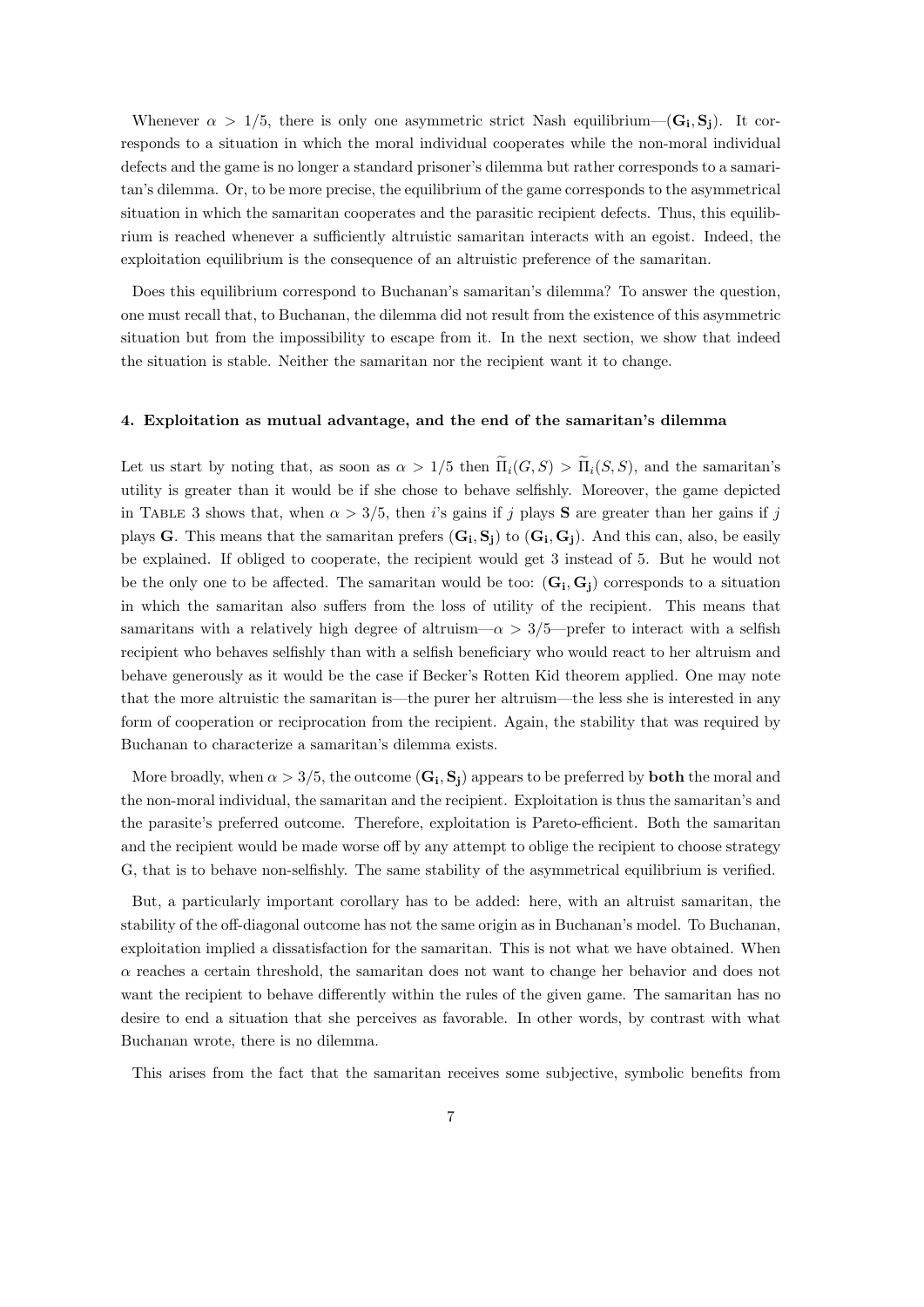being benevolent and these gains can be really important for people with a high degree of concern for others. This is the warm glow effect, already emphasized in the literature on altruism (see Andreoni, 1990, for a seminal work on this issue). This means that altruism cannot be viewed only for its incentive dimension (to some extent, this is a problem that comes from the first economic studies, in particular Becker's about altruism that envisage altruism as conditional). Benevolence has also a consumption value. The samaritan is perfectly satisfied with the asymmetric situation in which she finds herself. Indeed, there is no dilemma. Or, rather, what Buchanan interpreted as a dilemma is just a stable equilibrium that satisfies both players. This does not however mean that they should be satisfied. Although the exploitation equilibrium is not a dilemma, it is nonetheless problematic.

#### 5. Masochism and sadism in the samaritan's dilemma

If we assume that both individuals follow their own subjective preferences—do not try to be a different person—in a set of given rules, it appears that exploitation in objective terms is needed to increase both player's subjective satisfaction. More precisely, samaritans need parasites as much as parasites need samaritans to realize mutual advantage. That reciprocal and mutual need creates a very specific sado-masochistic relationship. Indeed, it can obviously be said that the samaritan is willing to, and even 'enjoy', reducing her objective game form payoff to allow an increase in the objective payoff and utility of the recipient. Such a behavior could be said to reveal a form of masochistic preferences. This echoes a point emphasized by Elias Khalil about Becker's altruism and its 'unavoidable' masochistic dimension (2001, 2004a; see also Nida-Rümelin, 1991). Khalil argued that "Becker cannot analytically distinguish between the actions of altruists and masochists. Both actions involve the reduction of one's welfare for the purpose of enjoying vicariously the welfare of others." (2004b, 143) As he explained more precisely,

"Becker's theory is properly a good theory to explain why the masochist (the altruist) is ready to suffer some loss or some pain so that the sadist (the beneficiary) can have some enjoyment: as the sadist is having some enjoyment, the masochist feels pleasure via mirroring or reflexivity. If we think that this mechanism is what takes place in the sadist-masochist relation, Becker's theory is saying that the altruist-beneficiary relation is no different." (Khalil, 2004a, 102)

Viewed this way the samaritan cares sufficiently for the recipient to sacrifice her objective payoff. The utility ('pleasure') she derivess from sacrificing her payoff is compensated by the pleasure obtained by the parasite.<sup>16</sup>

This masochism turns into or is complemented by a form of sadism. And this is the second result of the game—illustrated in Table 3. Since the samaritan needs parasites to exploit her to reach

<sup>&</sup>lt;sup>16</sup>Let us note that this contrasts what Buchanan and what the literature on the subject after him argued, namely that, even if it leads to exploitation, asymmetrical or unilateral altruism is beneficial to both parties (see also Singh, 1995). This is also different from Nicholas Resher's approach, in which altruism is distinguished from self-sacrifice (1975, p. 11).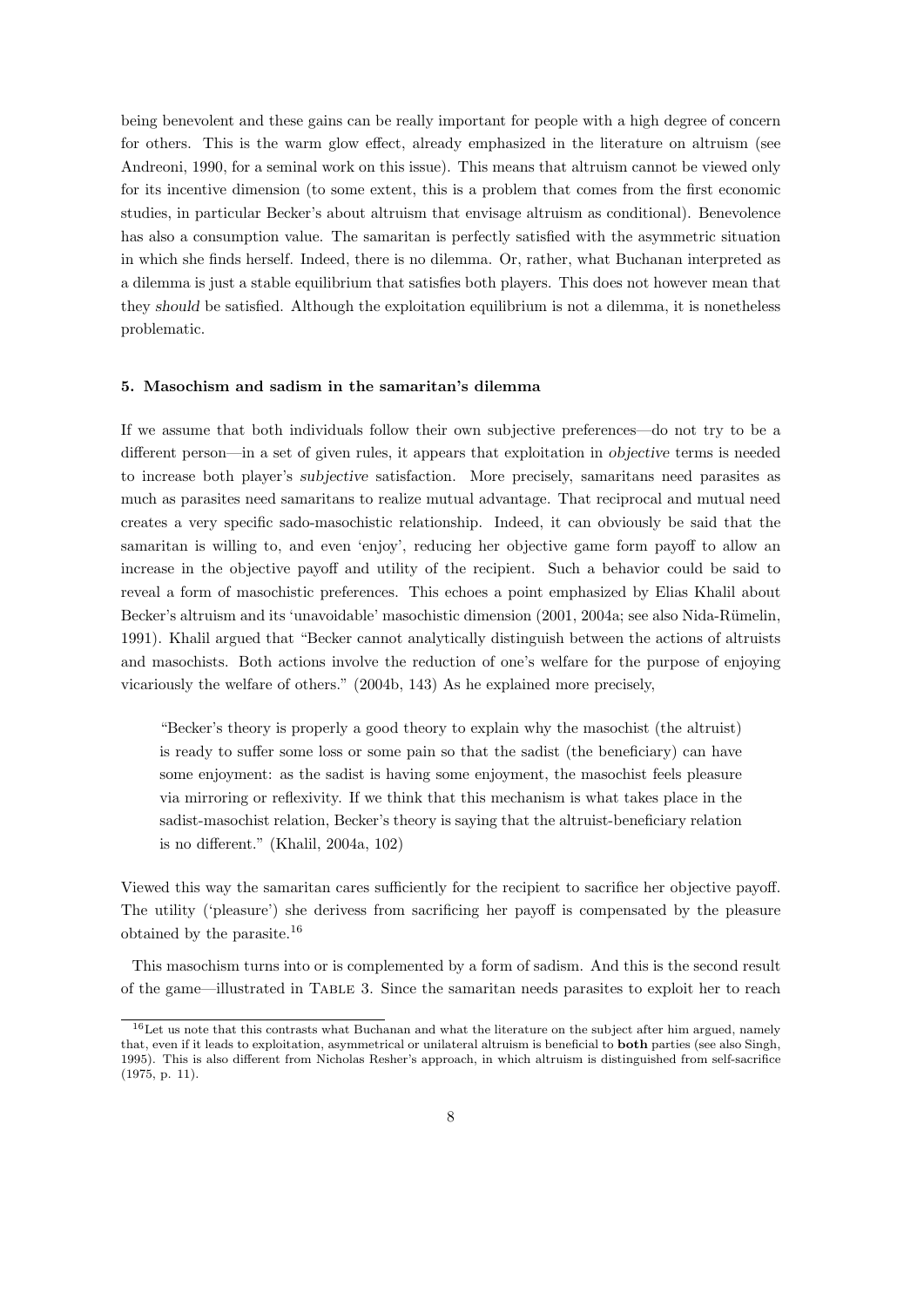a subjectively preferred situation, this means that the samaritan prefers that recipients remain in the situation of being helped. Her masochism, that leads her to sacrifice objective payoff to see others enjoying more utility (respectively higher objective payoffs), also leads her to be a sadist—in the sense that she may well "welcome tragedies" (Khalil, 2004a, 102). The failure to distinguish between objective and subjective payoffs – respectively, the within rule and the choice of rules constitutional perspective – leads Khalil to diagnose the emergence of "absurd results": " $[t]$ he altruist qua masochist may not abhor natural disasters befalling others. While such an altruist may refrain from expediting disasters, he would celebrate the opportunities such disasters afford him." (2004, 102) Or, in other words, "Becker's model entails that altruists should feel joyful over the prospect of the miseries of others because such miseries occasion for them the opportunity to be aroused." (Khalil, 2001, 431)

That is not all. There is sadism from the parasite too. Since exploitation can be said to be "mutually advantageous"—preferred by both the samaritan and the parasite—, this then means that the parasite wants the samaritan to be exploited in terms of a loss of objective payoffs she receives. This obviously makes the parasite a sadist too.

#### 6. The sado-masochist equilibrium in a constitutional perspective

Buchanan made two points of importance in his essay that complement each other, and can be seen in constitutional terms. First, he insisted on the importance of strategic courage, of the need to assume one's responsibilities as a Samaritan—and this includes not being an altruist in the short term to secure long term benefits. Now, ethical rules are constitutional rules, at least if one follows Buchanan. Then, one way to avoid or prevent the samaritan's dilemma or rather the sadomasochistic equilibrium is that individuals adopt new ethical rules. That they become "better" individuals (see Buchanan, 1979, 100). Or, as Buchanan wrote it: "the argument suggests the appropriateness of adopting rules for personal choice behavior as opposed to retaining individual flexibility of action." (1975, 75)

That was the problem Buchanan wanted to address. It was because individuals were no longer able to refrain from these short-term satisfactions that the dilemma existed—which is what we have demonstrated. To Buchanan, in the Western societies of the early 1970s, there no longer existed the individual ethic of responsibility, very similar to the "Puritan ethic" that consists "of inhibiting personal behavior that was aimed solely at gratification of instant desires, whether these be charitable or selfish." (1975, 80) Or, in the less positive terms Buchanan used, the "modern man has 'gone soft.'" (1975, 75) Much to the contrary. Buchanan wrote:

"The quasi-revolutionary shift in modern behavioral standards that widespread adherence to the responsibility ethic would represent does not seem likely to occur. Indeed all signs point in the opposing direction, and we shall probably witness a continuing erosion in strategic courage at all levels of decision."  $(1975, 82)^{17}$ .

<sup>&</sup>lt;sup>17</sup>On the importance of strategic courage in Buchanan's samaritan's dilemma, see Skarbek (2016); Goodman and Hertzberg (2020); Dughera and Marciano (2022)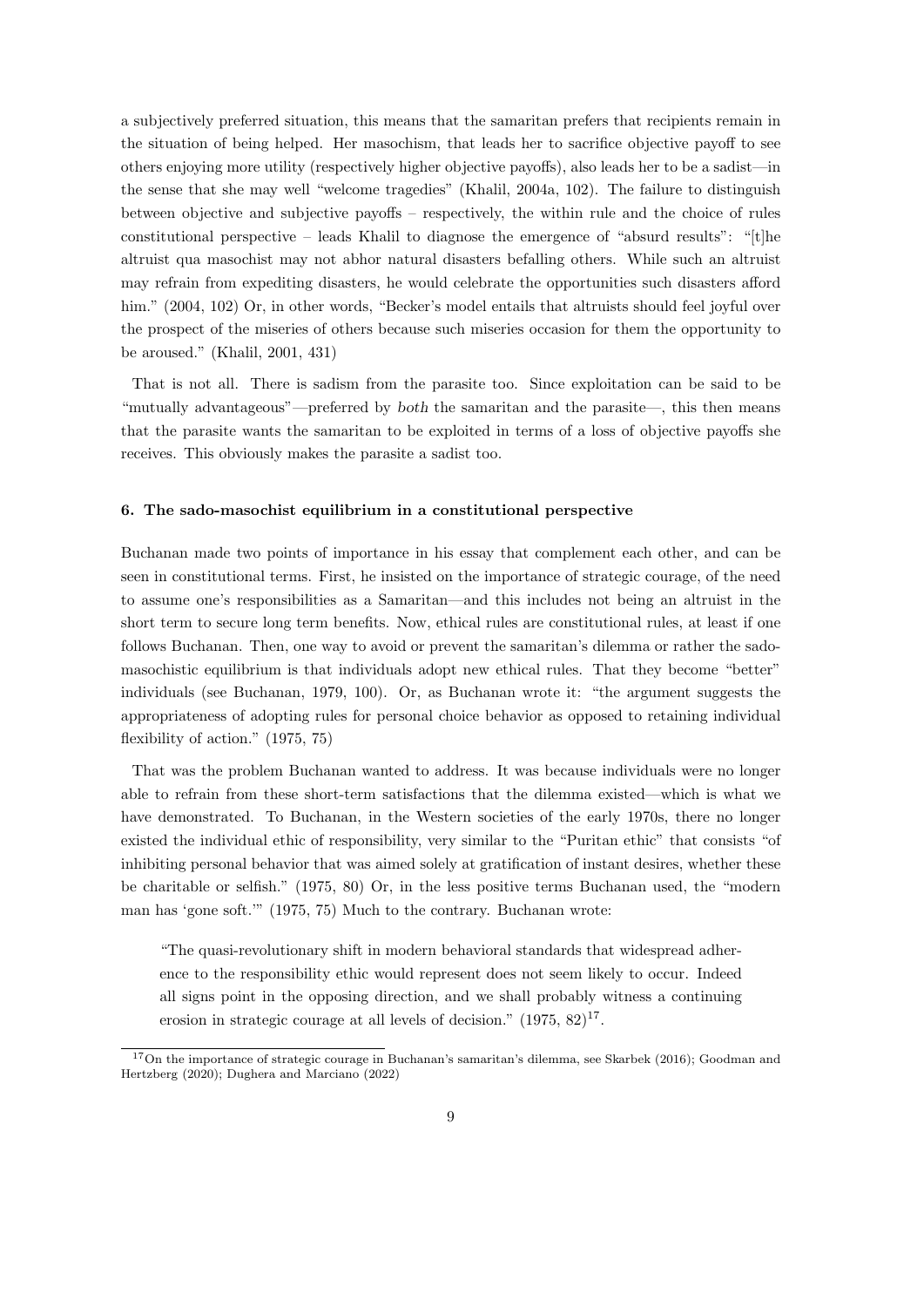Individuals, in particular samaritans, are not ready to assume the responsibility that necessarily goes with being a samaritan. To paraphrase what Buchanan would write later (2005), they are afraid to be responsible.<sup>18</sup>

This fits with Buchanan's perhaps rather irritating diagnosis that refusing to spank a child out of a myopic interest in avoiding the displeasure of that act may not be in the best interest of the child. Independently of the precarious empirical assumption that spanking is an effective educational instrument of punishment, there is the very general problem that punishing may be an altruistic act of overcoming the short run subjective resistance of the punisher against such acts. This indicates a subjective dimension of altruism in so-called 'altruistic punishment' that has recently become popular in behavioral and experimental economics as a term referring exclusively to objective game-form payoffs.

Second, he also claimed that, lacking such a courage, that is assuming that they could not choose the subjective preferences that would become operative in within rule choices directly, the samaritan and the parasite would have reasons to alter the game in a constitutional choice of different rules of the game-form. He thus wrote that "There may be no escape from the generalized samaritan's dilemma, in its public form, except through the collective adoption and enforcement of rules that will govern individual situational responses." (1975, 81) Although "such rules must be coercive", individuals

"may... freely agree to their adoption at some prechoice, or constitutional stage of deliberation. Indeed, if the public form of the dilemma is a genuine one, it will be in the potential interest of most members of the community to adopt some such rules." (1975, 81-82)

This is precisely the point we put forward in this article. If 'rules of the game' are understood this way, two classes of rules of games can be distinguished. On the one hand, there are those belonging to the objective game-form and on the other, there are the subjective rules (basically the given 'beliefs and desires') or subjective preferences as represented in the subjective utility functions. The game arises from 'combining' these two separate aspects of what can not be changed by within rule choices in plays of the game. From a constitutional perspective in which players imagine that they can make choices of the rules of the games they play this raises evaluative issues in which Buchanan is mainly interested.

Concretely, the samaritan is "exploited" in terms of the objective payoffs of the game-form but in terms of the game she plays with her given subjective preferences and the given game-form she is also subjectively better off than if she would choose against her subjective preferences within the constraints of the given game-form. Assuming that she cannot choose her own utility function (Frank 1987), the samaritan has reason to wish that the game-form be altered in a Buchanan

<sup>18</sup>In "Afraid to Be Free: Dependency as Desideratum" (2005), Buchanan referred to the individuals' incapacity to assume the responsibility for their actions or choices that necessarily goes with freedom. The similarity with the incapacity to assume the responsibility that goes with benevolence, or with samaritanism, is strinking. I thank John Meadowcroft for pointed this out to me.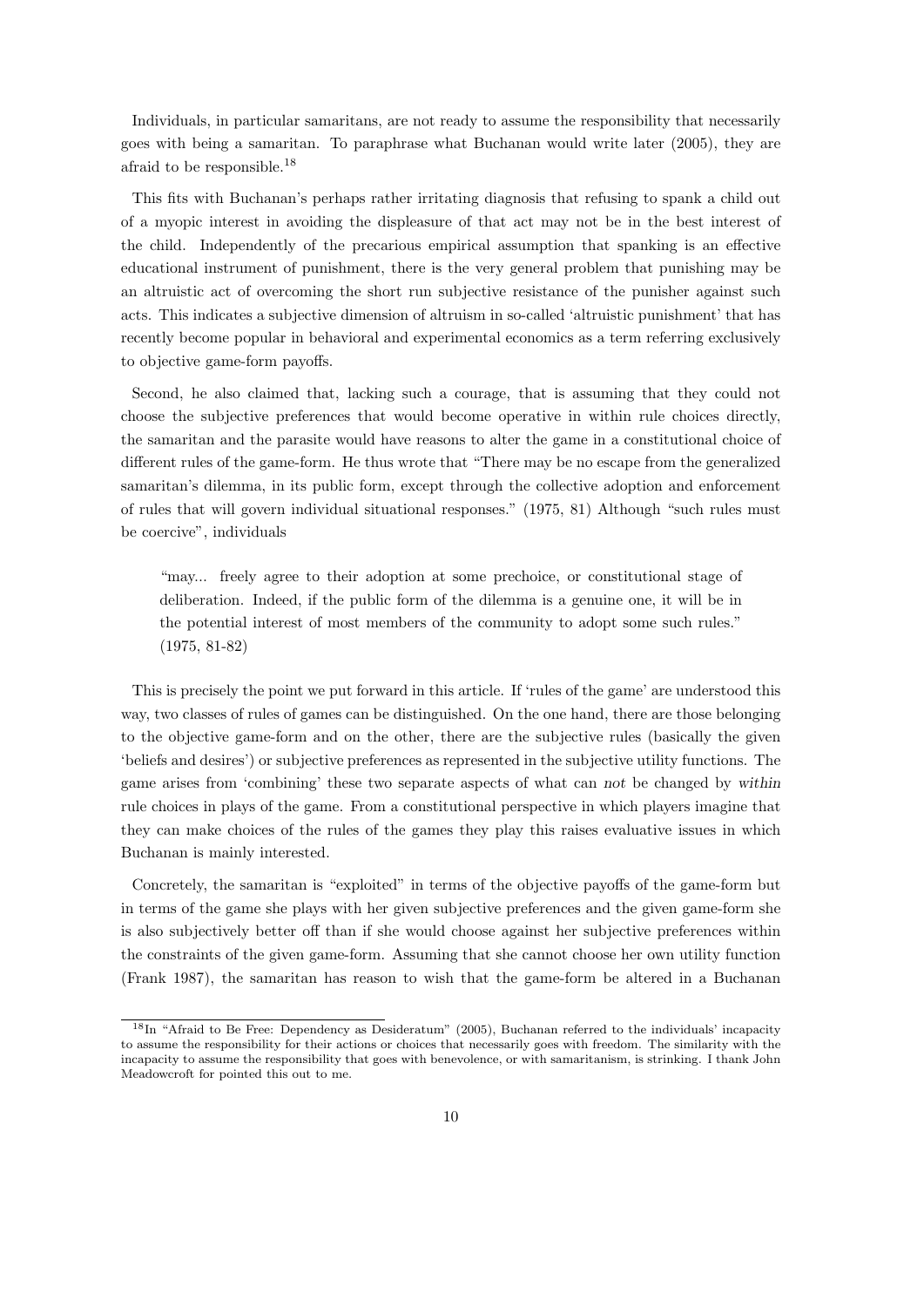type constitutional choice. Adopting Buchanan's constitutional point of view, she can understand that she has reasons to wish that the situation ends once she understands the logic of the model Buchanan lays out in his samaritan's dilemma.

Indeed, the intuitions Buchanan expressed in his discussion of what he called the samaritan's dilemma were guided by his fundamental distinction between a constitutional choice of the rules of a game and choices within the rules of a game.

#### 7. Conclusion

In this paper we have studied the consequence of altruism on an interaction between a samaritan and a recipient/parasite in the frame of Buchanan's samaritan's dilemma (1975). It appears that, as soon as altruism reaches a certain threshold, the equilibrium of the game corresponds to the equilibrium of what Buchanan called a samaritan's dilemma. It is the situation in which the samaritan cooperates and the recipient defects in objective game-form terms. For Buchanan, the dilemma arises from the inability of the samaritan to stop being a samaritan as long as she is playing a pd game-form according to her own other-regarding subjective preferences. This is the consequence of the 'psychological' benefits the samaritan derives from being an altruist. Without the tensions between those subjective benefits which guide within rule choices and the objective payoffs that accrue according to the game-form and could be realized only by a constitutional choice of changing the rules of the game, there would be no dilemma: both players prefer exploitation to any other situation; they need each other, which gives birth to a sado-masochistic relationship.

This confrontation between a myopic perspective of within rule choices in a game and the constitutional perspective of choosing the rules of a game was what Buchanan clearly had in mind. In this sense we confirm Buchanan's results. It seems also clear that there is a fundamental difficulty as long as we assume that preferences on the level of within rule choices and the level of the choice of rules are the same. An easy constitutional solution to the dilemma only emerges if the samaritan's subjective preferences and interests on the constitutional level diverge from the direct interests that guide the samaritan in her within rule choices (a topic Buchanan sought to address later in indirect ways jointly with Geoffrey Brennan and Viktor Vanberg respectively). Once we distinguish between subjective rankings of outcomes in a game and outcomes in a game-form and assume that on the constitutional level objective interests matter the samaritan's form of altruism can be diagnosed as encouraging 'unhealthy' tendencies in the giver as Buchanan clearly hinted.

This is, again, perfectly consistent with how Buchanan analyzed the concept of Pareto optimality. In "The Relevance of Pareto Optimality" (1962), Buchanan explained that economists used the concept of Pareto optimality independently from the "'constitutional' limits" (1962, 343) that should be placed on the region in which optima were located, as if all Pareto optima were acceptable or, put differently, as if the concept could be used as absolute criterion. He disagreed with that view, wondering if it made sense to use the criterion to qualify a situation in which "one man could make all his fellow citizens his slaves?" (1962, 343) Obviously, it could be optimal, but this did not mean that it was acceptable. In his view, a "[m]eaningful use of the Pareto criterion, for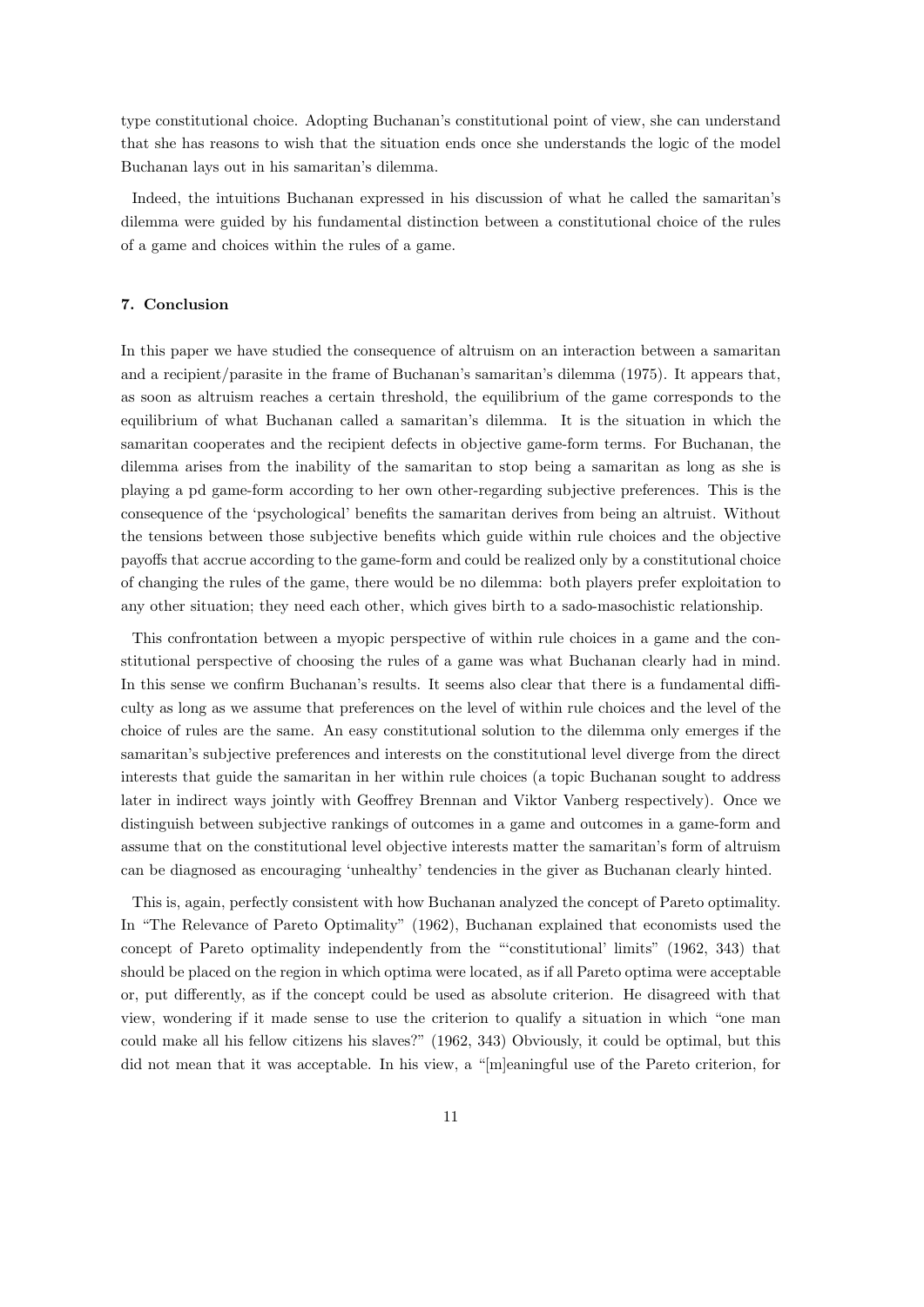classifying positions or states, must, therefore, be limited to 'regions' that allow for some but not any and all changes in an existing set of social rules." (1962, 343). This is exactly the point we make here. The sado-masochistic equilibrium makes sense if one accepts this kind of equilibria.

#### References

- [1] Andor, M., Osberghaus, D., & Simora, M. (2017). Natural Disasters and Governmental Aid: Is There a Charity Hazard? Centre for European Economic Research Discussion Paper No. 17-065, Available at SSRN: https://ssrn.com/abstract=3087900 or http://dx.doi.org/10.2139/ssrn.3087900
- [2] Andreoni, J. (1990). Impure Altruism and Donations to Public Goods: A Theory of Warm-Glow Giving. Economic Journal, 100, 464-477.
- [3] Basu, K. (2010). The moral basis of prosperity and oppression: altruism, other-regarding behaviour and identity. Economics and Philosophy, 26(2), 189-216.
- [4] Battigalli, P., & MDufwenberg, M. (2009). Dynamic Psychological Games. Journal of Economic Theory, 144(1), 1-35.
- [5] Battigalli, P., & MDufwenberg, M. (2019). Psychological Game Theory, WP.
- [6] Becker, G. S. (1974). A theory of social interactions. Journal of Political Economy 82(6),1063-1093.
- [7] Becker, G. S. (1976). Altruism, Egoism, and Genetic Fitness: Economics and Sociobiology. Journal of Economic Literature, 14(3), 817-826.
- [8] Becker, G.S. (1981). A Treatise on the Family. Cambridge, MA: Harvard University Press.
- [9] Bergstrom, T. (1989). A fresh look at the rotten kid theorem–and other household mysteries. Journal of Political Economy, 97(5), 1138–1159.
- [10] Buchanan, J. M. (1962). The Relevance of Pareto Optimality. Journal of Conflict Resolution, 6(4), 341-354.
- [11] Buchanan, J. M. (1975). The samaritan's dilemma", in E.S. Phelps (ed.), Altruism, morality and economic theory, New-York, Sage Foundation, pp. 71-85.
- [12] Buchanan, J. M. (1979). Natural and Artifactual Man, in J. M. Buchanan (ed), What Should Economists Do?, Indianapolis, Liberty Fund, pp. 93-112.
- [13] Boettke, P. & Martin, A. (2010). Exchange, production, and samaritan dilemmas, mimeo, http://mpra.ub.unimuenchen.de/33199/
- [14] Brennan, H. G., & Buchanan, J. M. (1982). Voter Choice and the Evaluation of Political Alternatives". Mimeo (published later under the same title in American Behavioral Scientist, 28(2), 185-201, November 1, 1984).
- [15] Burns, B. R. (2009). Solving samaritan's dilemmas in Irrigation Investment, mimeo.
- [16] Browne, M. J., & Hoyt, R. E. (2000). The Demand for Flood Insurance: Empirical Evidence. Journal of Risk and Uncertainty, 20(3), 291–306.
- [17] Bruce, N., & Waldman, M. (1990). The Rotten-Kid Theorem Meets the samaritan's dilemma. Quarterly Journal of Economics, 105(1), 155-165.
- [18] Bruce, N., & Waldman, M. (1991). Transfers in Kind: Why They Can Be Efficient and Nonpaternalistic,. American Economic Review, 81(5), 1345-1351.
- [19] Dughera, S., & Marciano, A. (2022). Altruism and Strategic Courage. Inside Buchanan's samaritan's dilemma", mimeo.
- [20] Edgeworth, F. Y. (1881). Mathematical Psychics. An Essay on the Application of Mathematics to the Moral Science, London, Kegan Paul.
- [21] Fleury, J.-B. & Marciano, A. (2018). The Making of a Constitutionalist: James Buchanan on Education. History of Political Economy, 50(3), 511-548.
- [22] Frank, R. (1987). If Homo Economicus Could Choose His Own Utility Function, Would He Want One with a Conscience?" American Economic Review, 77(4), 593-604.
- [23] Geanakoplos, J., Pearce, D., & Stacchetti, E.. (1989). Psychological Games and Sequential Rationality. Games and Economic Behavior, 1(1), 60-80.
- [24] Goodman, N. P. & Herzberg, R. Q. (2020). Gifts as governance: Church Welfare and the Samaritan's dilemma. Journal of Institutional Economics, 16, 703–714